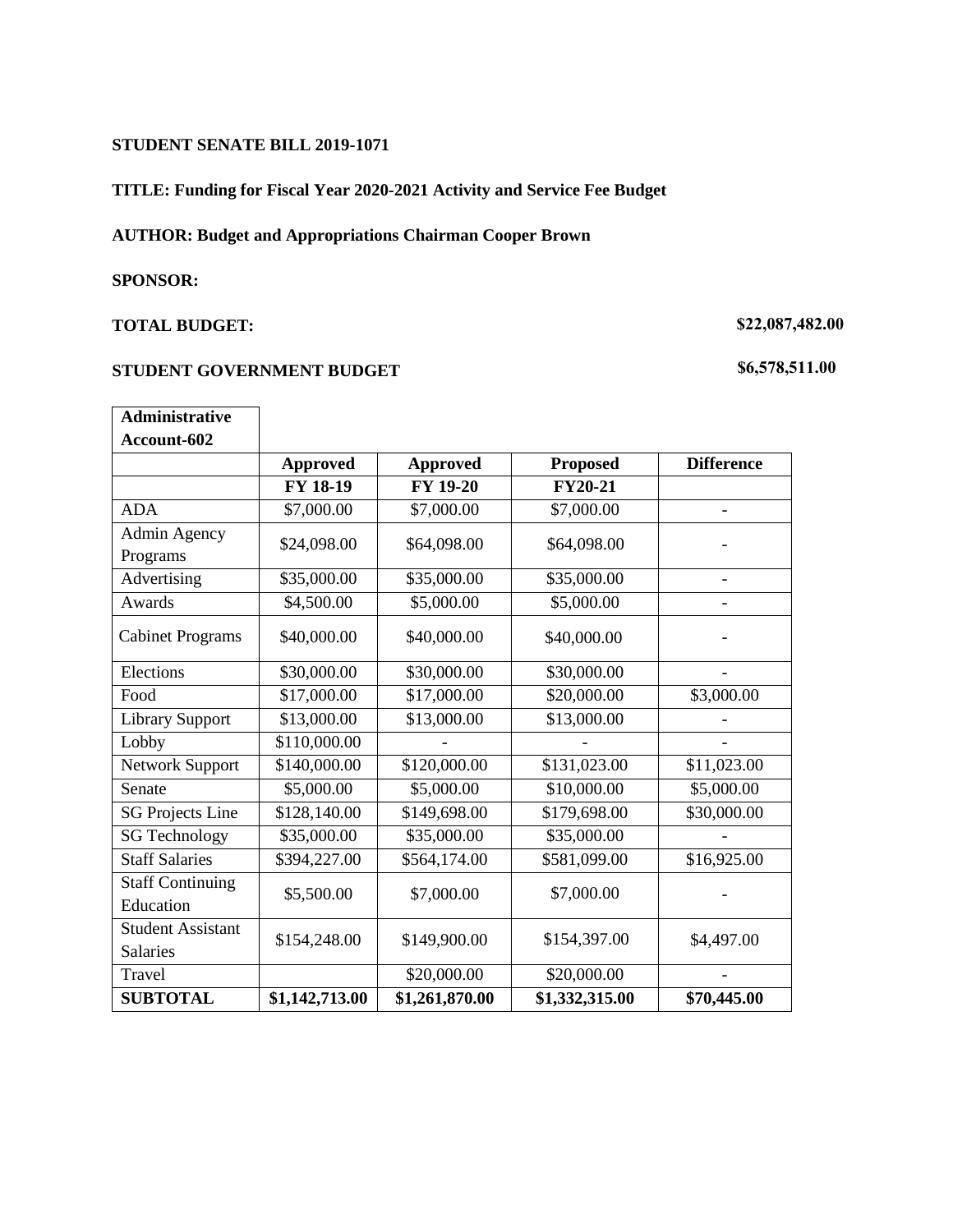| <b>Operating</b>       |                 |                 |                 |                          |
|------------------------|-----------------|-----------------|-----------------|--------------------------|
| Account-602            |                 |                 |                 |                          |
|                        | <b>Approved</b> | <b>Approved</b> | <b>Proposed</b> | <b>Difference</b>        |
|                        | FY 18-19        | FY 19-20        | FY 20-21        |                          |
| <b>Admin Fee</b>       | \$414,337.00    | \$417,777.00    | \$451,950.00    | \$34,163.00              |
| Center for             | \$138,000.00    | \$138,000.00    | \$138,000.00    |                          |
| Performing Arts        |                 |                 |                 |                          |
| Copy Center            | \$5,000.00      | \$8,000.00      | \$8,000.00      | $\overline{a}$           |
| FL Natural Hist        | \$82,000.00     | \$82,000.00     | \$82,000.00     |                          |
| Mbrship                |                 |                 |                 |                          |
| Forensics              | \$70,000.00     | \$70,000.00     |                 | $(\$70,000)$             |
| Harn Museum            | \$78,000.00     | \$78,000.00     | \$78,000.00     |                          |
| Mbrship                |                 |                 |                 |                          |
| <b>Music Royalties</b> | \$12,350.00     | \$12,800.00     | \$12,800.00     | L,                       |
| Newell Hall            | \$125,000.00    | \$147,000.00    | \$147,000.00    | $\overline{\phantom{0}}$ |
| Readership             | \$40,000.00     | \$40,000.00     | \$40,000.00     | $\overline{a}$           |
| Program (NYT)          |                 |                 |                 |                          |
| <b>Phone Services</b>  | \$24,000.00     | \$24,000.00     | \$24,000.00     | $\overline{\phantom{0}}$ |
| <b>SG Officer's</b>    | \$49,000.00     | \$49,000.00     | \$49,000.00     |                          |
| Salary                 |                 |                 |                 |                          |
| <b>SGF Student</b>     | \$20,000.00     | \$20,000.00     | \$20,600.00     | \$600.00                 |
| <b>Assistants</b>      |                 |                 |                 |                          |
| <b>Staff Salaries</b>  | \$277,214.00    | \$307,491.00    | \$316,716.00    | \$9,225.00               |
| Supplies               | \$20,250.00     | \$20,250.00     | \$20,250.00     |                          |
| Vehicle + Bike         |                 |                 | \$4,615.00      |                          |
| <b>Station</b>         | \$1,500.00      | \$4,615.00      |                 |                          |
| Expenses               |                 |                 |                 |                          |
| <b>SUBTOTAL</b>        | \$1,356,651.00  | \$1,418,933.00  | \$1,392,921.00  | $(\$26,012.00)$          |

## **Group Budgets**

|                      | Approved        | Approved        | <b>Proposed</b> | <b>Difference</b> |
|----------------------|-----------------|-----------------|-----------------|-------------------|
|                      | <b>FY 18-19</b> | <b>FY 19-20</b> | <b>FY 20-21</b> |                   |
| Organizations        | \$1,347,147.00  | \$1,376,531.00  | \$1,446,531.00  | \$70,000.00       |
| <b>Travel Grants</b> | \$122,035.00    | \$122,035.00    | \$122,035.00    |                   |
| <b>SUBTOTAL</b>      | \$1,469,182.00  | \$1,498,566.00  | \$1,568,566.00  | \$70,000.00       |

# **ACCENT**

|                 | Approved        | Approved        | <b>Proposed</b> | <b>Difference</b> |
|-----------------|-----------------|-----------------|-----------------|-------------------|
|                 | <b>FY 18-19</b> | <b>FY 19-20</b> | <b>FY 20-21</b> |                   |
| Programs        | \$472,500.00    | \$472,500.00    | \$497,500.00    | \$25,000.00       |
| Travel          | \$250.00        | \$250.00        | \$250.00        |                   |
| <b>SUBTOTAL</b> | \$472,750.00    | \$472,750.00    | \$497,750.00    | \$25,000.00       |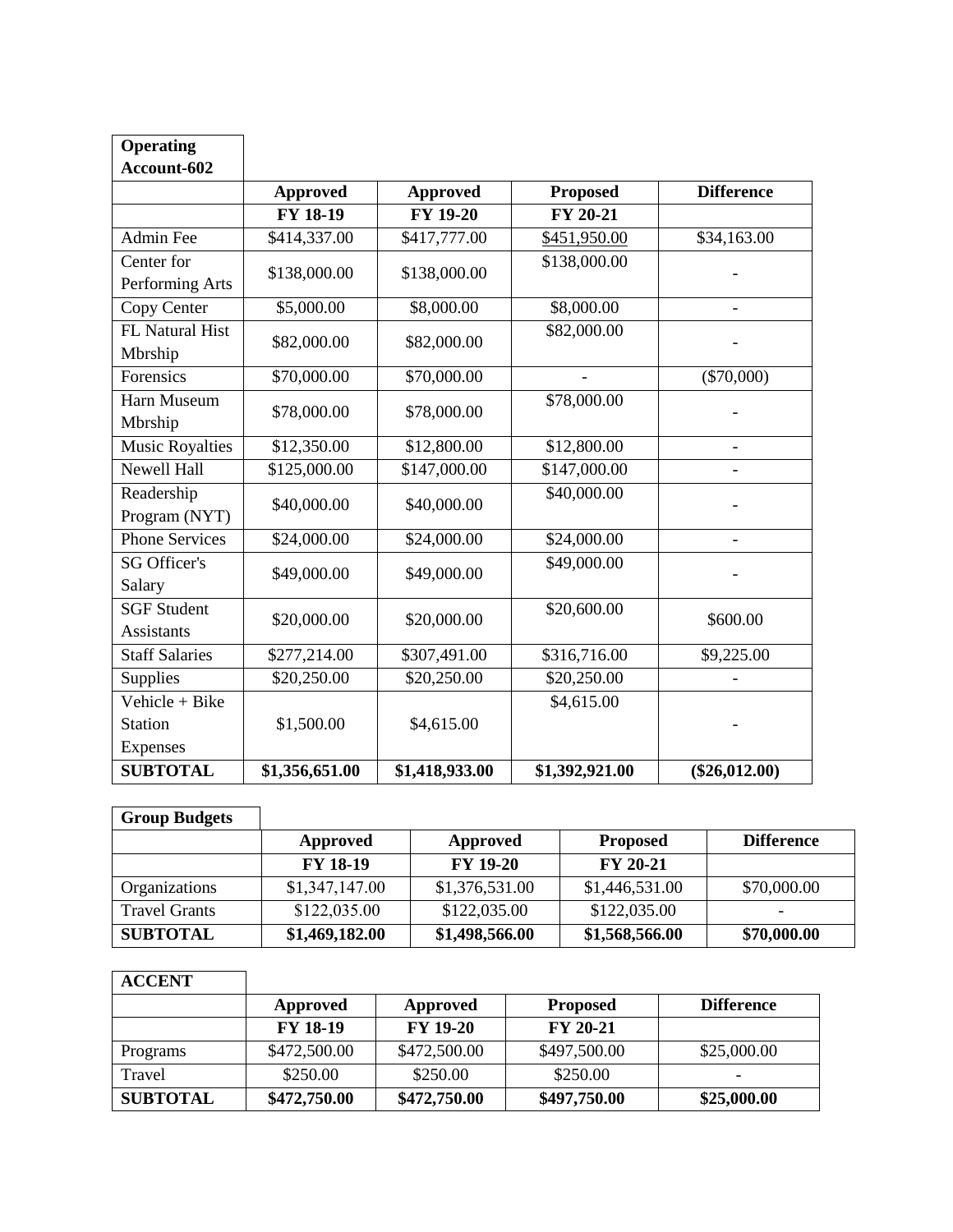| <b>Student</b>      |                 |                 |                 |                   |
|---------------------|-----------------|-----------------|-----------------|-------------------|
| Government          |                 |                 |                 |                   |
| <b>Productions</b>  |                 |                 |                 |                   |
|                     | <b>Approved</b> | <b>Approved</b> | <b>Proposed</b> | <b>Difference</b> |
|                     | FY 18-19        | <b>FY 19-20</b> | <b>FY20-21</b>  |                   |
| UGC support         | \$47,000.00     | \$47,000.00     | \$47,000.00     |                   |
| <b>FISS Support</b> | \$30,000.00     | \$30,000.00     | \$30,000.00     |                   |
| Programs            | \$722,500.00    | \$722,500.00    | \$747,500.00    | \$25,000.00       |
| Travel              | \$500.00        | \$500.00        | \$500.00        |                   |
| <b>SUBTOTAL</b>     | \$800,000.00    | \$800,000.00    | \$825,000.00    | \$25,000.00       |

| <b>SPECIAL</b>  | Approved        | Approved                 | <b>Proposed</b>          | <b>Difference</b> |
|-----------------|-----------------|--------------------------|--------------------------|-------------------|
| <b>REQUESTS</b> |                 |                          |                          |                   |
|                 | <b>FY 18-19</b> | <b>FY 19-20</b>          | <b>FY 20-21</b>          |                   |
|                 | \$50,000.00     | $\overline{\phantom{0}}$ | $\overline{\phantom{0}}$ | -                 |
| <b>SUBTOTAL</b> | \$50,000.00     | $\blacksquare$           | -                        | ۰                 |

| <b>SG IT</b>              | Approved        | Approved        | <b>Proposed</b> | <b>Difference</b> |
|---------------------------|-----------------|-----------------|-----------------|-------------------|
|                           | <b>FY 18-19</b> | <b>FY 19-20</b> | $FY$ 20-21      |                   |
| <b>Staff Salaries</b>     | \$364,232.00    | \$364,232.00    | \$375,159.00    | \$10,927.00       |
| <b>Student Assistants</b> | \$60,000.00     | \$60,000.00     | \$61,800.00     | \$1,800.00        |
| <b>SUBTOTAL</b>           | \$424,232.00    | \$424,232.00    | \$436,959.00    | \$12,727.00       |

| <b>STUDENT</b>            |                 |                 |                 |                   |
|---------------------------|-----------------|-----------------|-----------------|-------------------|
| <b>LEGAL</b>              |                 |                 |                 |                   |
| <b>SERVICES</b>           |                 |                 |                 |                   |
|                           | <b>Approved</b> | <b>Approved</b> | <b>Proposed</b> | <b>Difference</b> |
|                           | FY 18-19        | <b>FY 19-20</b> | FY 20-21        |                   |
| Advertising               | \$8,000.00      | \$9,000.00      | \$9,000.00      |                   |
| Programs                  | \$11,750.00     | \$13,000.00     | \$13,000.00     |                   |
| <b>Salaries</b>           | \$455,100.00    | \$459,453.00    | \$473,237.00    | \$13,784.00       |
| <b>Student Assistants</b> | \$5,000.00      | \$22,100.00     | \$22,763.00     | \$663.00          |
| <b>Supplies</b>           | \$2,000.00      | \$2,000.00      | \$2,000.00      |                   |
| Travel                    | \$3,500.00      | \$5,000.00      | \$5,000.00      |                   |
| <b>SUBTOTAL</b>           | \$485,350.00    | \$510,553.00    | \$525,000.00    | \$14,447.00       |
|                           |                 |                 |                 |                   |
| $\sim$<br><b>TOTAL</b>    |                 |                 |                 |                   |

| <b>TOTAL</b>  | SG | \$6,200,878.00 | \$6,386,904.00 | \$6,578,511.00 | \$191,607 |
|---------------|----|----------------|----------------|----------------|-----------|
| <b>BUDGET</b> |    |                |                |                |           |
|               |    |                |                |                |           |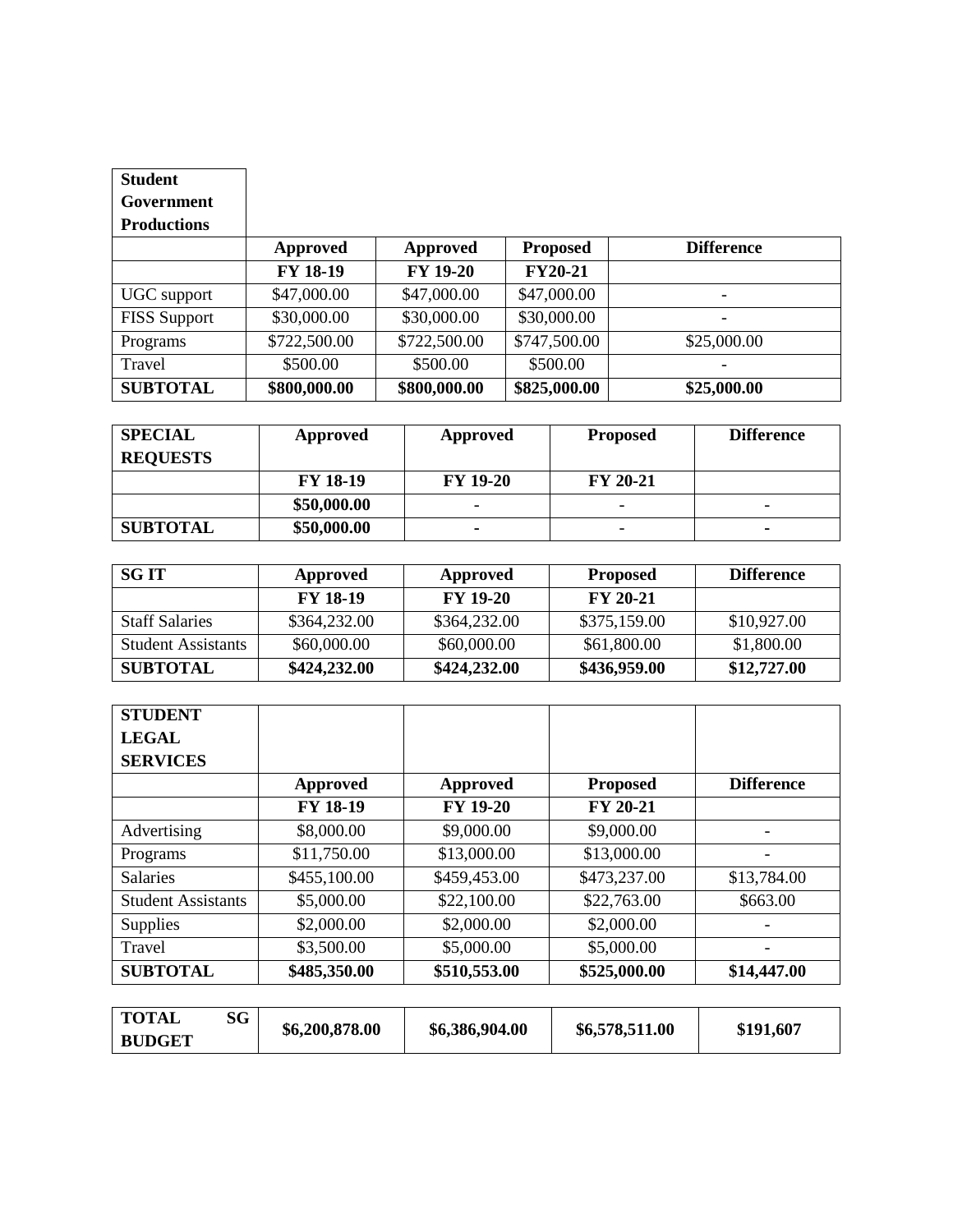## **RECREATIONAL SPORTS BUDGET \$7,305,956.00**

|                    | <b>Approved</b> | <b>Approved</b> | <b>Proposed</b> | <b>Difference</b> |
|--------------------|-----------------|-----------------|-----------------|-------------------|
|                    | <b>FY 18-19</b> | <b>FY 19-20</b> | <b>FY 20-21</b> |                   |
| Personnel          | \$4,910,880.00  | \$4,925,012.00  | \$5,076,878.00  | \$151,866.00      |
| Operations         | \$598,128.00    | \$638,139.00    | \$708,350.00    | \$70,211.00       |
| Ten Year Plans     | \$399,372.00    | \$544,217.00    | \$546,737.00    | \$2,520.00        |
| <b>Sport Clubs</b> | \$277,594.00    | \$287,865.00    | \$283,970.00    | $(\$3,895.00)$    |
| Mkting, Comms      | \$74,636.00     | \$71,973.00     | \$66,446.00     | $(\$5,527.00)$    |
| $&$ Supplies       |                 |                 |                 |                   |
| Admin Fee          | \$625,955.00    | \$625,955.00    | \$623,575.00    | (\$2,380.00)      |
| <b>TOTAL</b>       | \$6,886,565.00  | \$7,093,161.00  | \$7,305,956.00  | \$212,795.00      |